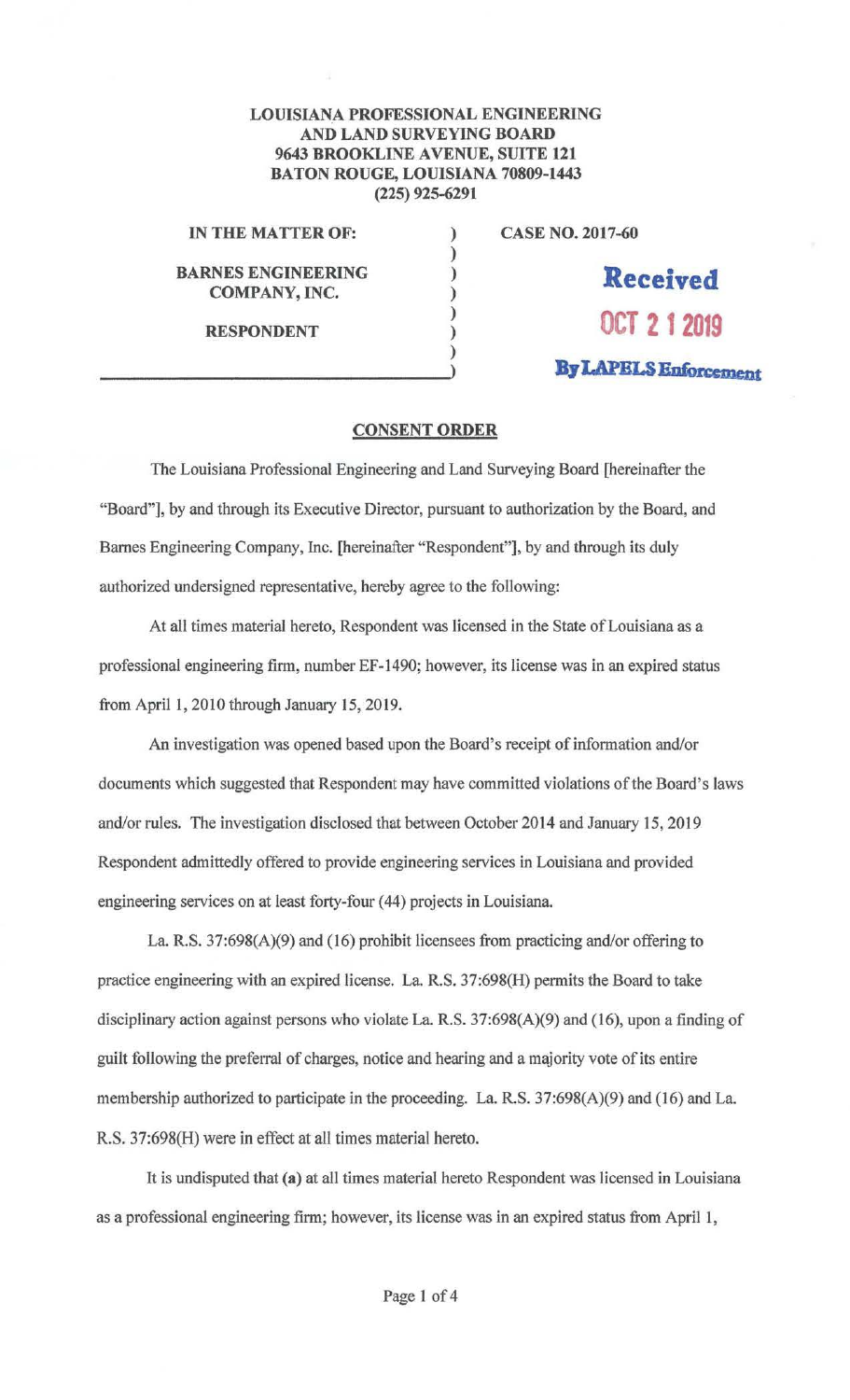2010 through January 15, 2019 and **(b)** during this time period Respondent admittedly practiced and offered to practice engineering on at least forty-four (44) projects in Louisiana.

By letter dated September 4, 2019, the Board gave notice to Respondent that it was considering the preferral of charges against Respondent on the grounds that Respondent may have violated La. R.S. 37:698(A)(9) and (16), relative to practicing and/or offering to practice engineering with an expired license.

Wishing to dispense with the need for further disciplinary action and to conclude the instant proceeding without further delay and expense, for the purpose of this proceeding only, Respondent and the Board do hereby enter into this Consent Order, in which Respondent of its own free will consents to the issuance of a Consent Order by the Board, wherein Respondent agrees to (a) pay a fine of Five Thousand and No/100 (\$5,000.00) Dollars, (b) pay administrative costs of Four Hundred Forty Seven and 72/100 (\$447.72) Dollars, (c) pay past unpaid renewal fees of Six Hundred and No/100 (\$600.00) Dollars, ( d) have each of its supervising professionals successfully complete the Board's online Louisiana Laws and Rules Quiz, (e) have each of its supervising professionals successfully complete the Board's online Louisiana Professionalism and Ethics Quiz and (t) the publication of this Consent Order on the Board's website and a summary of this matter in the Board's official journal, the *Louisiana Engineer and Surveyor Journal,* and the reporting of this matter to the National Council of Examiners for Engineering and Surveying (NCEES), identifying Respondent by name.

Respondent admits that its conduct as set forth above constitutes violations of the above referenced laws and/or rules as stated herein. Respondent acknowledges awareness of said laws and/or rules and states that it will comply with all applicable laws and rules henceforth. Respondent has been advised of its right to an informal conference, to be represented by counsel before the Board and/or to appear at any hearing personally or by counsel and present witnesses and evidence in its own behalf, it hereby waives this right and its right to appeal, and it states affirmatively that it has been afforded all administrative remedies due it under the law. Respondent further acknowledges awareness of the fact that the signed original of this Consent Order will remain in the custody of the Board as a public record and will be made available for public inspection and copying upon request.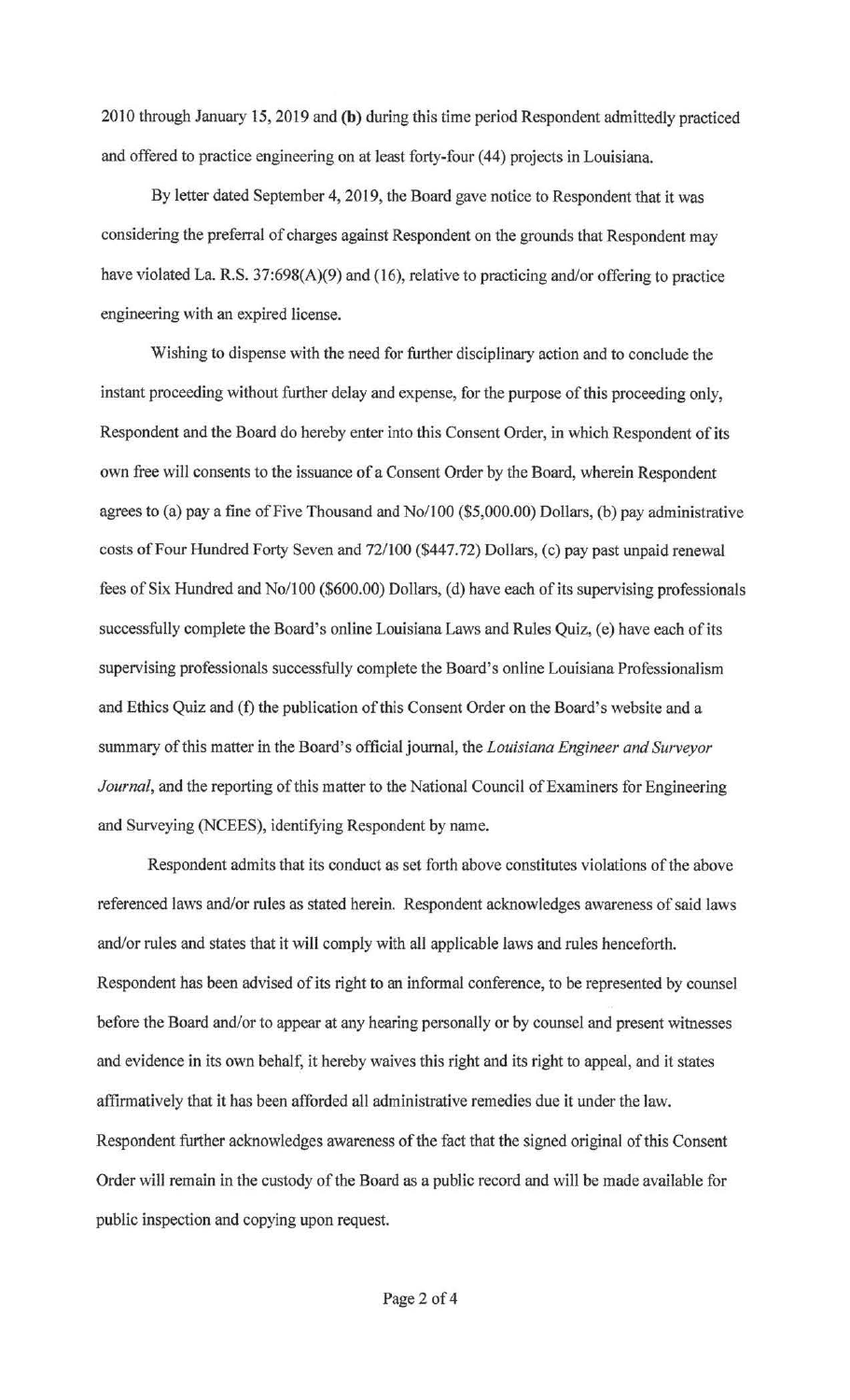Therefore, in consideration of the foregoing and by signing this Consent Order,

Respondent does hereby waive its right to an informal conference, to a hearing before the Board, to the presenting of evidence and witnesses on its behalf, to Findings of Fact and Conclusions of Law in this case, and to judicial review of this Consent Order.

Respondent hereby represents that (a) it fully understands the meaning and intent of this Consent Order, including but not limited to its final and binding effect, (b) it has voluntarily entered into this Consent Order and that no other promise or agreement of any kind has been made to or with it by any person whatsoever to cause the execution of this instrument and (c) the sanctions set forth in this Consent Order do not prevent the Board from taking further disciplinary or enforcement action against Respondent on matters not specifically addressed in this Consent Order.

WHEREFORE, the Louisiana Professional Engineering and Land Surveying Board and Respondent agree that:

I. Respondent shall pay a fine of Five Thousand and No/100 (\$5,000.00) Dollars, which shall be tendered to the Board by certified check payable to the Board, due upon the signing of this Consent Order; and

2. Respondent shall pay administrative costs of Four Hundred Forty Seven and 72/100 (\$447.72) Dollars, which shall be tendered to the Board by certified check payable to the Board, due upon the signing of this Consent Order; and

3. Respondent shall pay past unpaid renewal fees of Six Hundred and No/100 (\$600.00) Dollars, which shall be tendered to the Board by certified check payable to the Board, due upon the signing of this Consent Order; and

4. Respondent shall have each of its supervising professionals successfully complete the Board's online Louisiana Laws and Rules Quiz with a score of 90% or higher and return it to the Board within sixty (60) days of the effective date of this Consent Order; and

5. Respondent shall have each of its supervising professionals successfully complete the Board's online Louisiana Professionalism and Ethics Quiz a score of 90% or higher and return it to the Board within sixty (60) days of the effective date of this Consent Order; and

6. This Consent Order shall be published on the Board's website and a summary of this matter shall be printed in the official journal of the Board, the *Louisiana Engineer and*